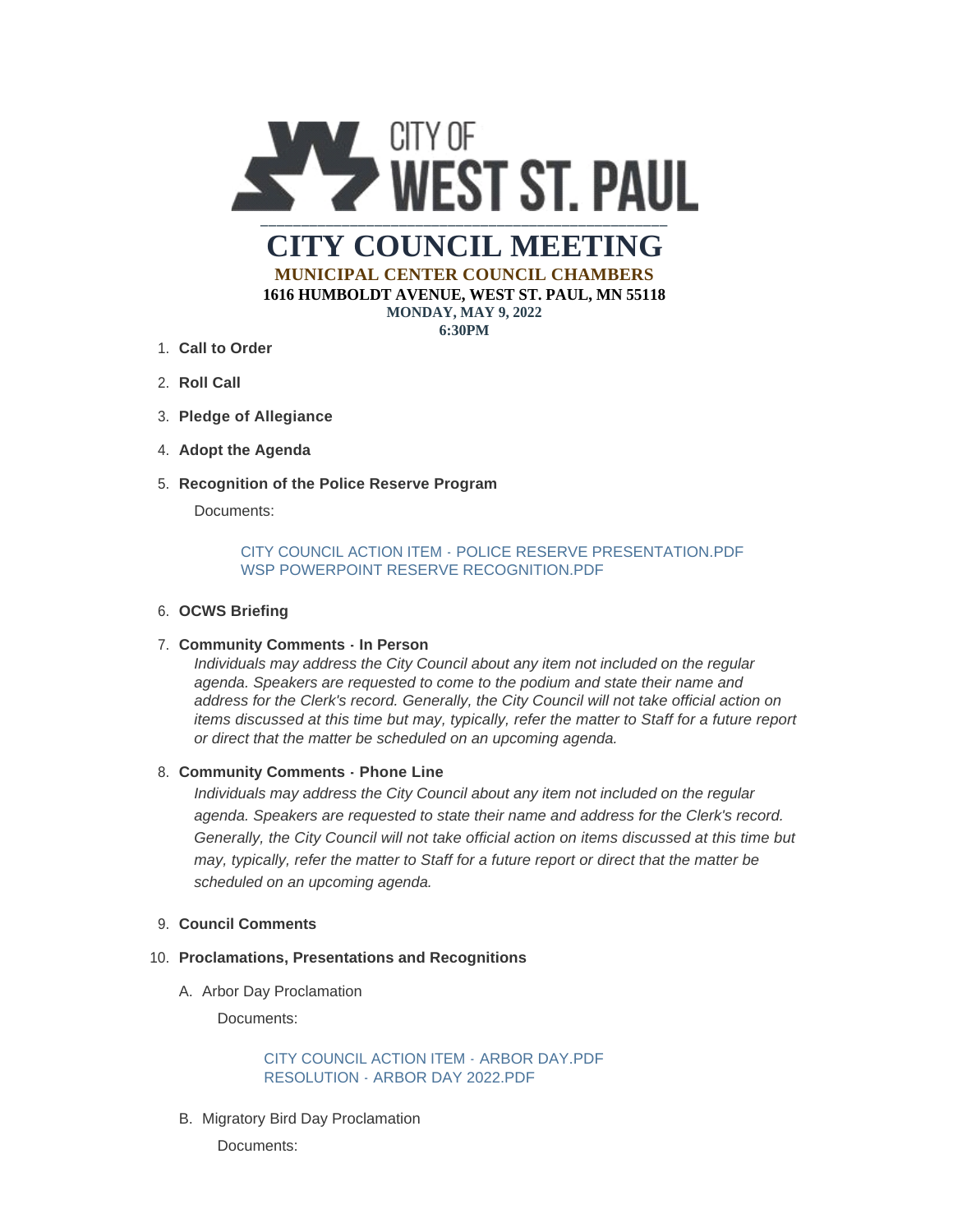#### [CITY COUNCIL ACTION ITEM - WORLD MIGRATORY BIRD DAY.PDF](https://www.wspmn.gov/AgendaCenter/ViewFile/Item/12953?fileID=19894) [RESOLUTION - WORLD MIGRATORY BIRD DAY 2022.PDF](https://www.wspmn.gov/AgendaCenter/ViewFile/Item/12953?fileID=19895)

#### **Consent Agenda** 11.

*Items on the Consent Agenda are considered routine and are voted on in one motion by the Council. Any items that require further discussion or a separate vote may be removed from the consent agenda by a council member or a member of the community and placed on the regular agenda.*

A. Approve City Council Meeting Minutes of April 25, 2022

Documents:

#### [04.25.22 COUNCIL MINUTES.PDF](https://www.wspmn.gov/AgendaCenter/ViewFile/Item/12955?fileID=19889)

B. List of Claims for May 9, 2022

Documents:

#### [CITY COUNCIL ACTION - LIST OF CLAIMS 5.9.22.PDF](https://www.wspmn.gov/AgendaCenter/ViewFile/Item/12956?fileID=19896)

C. Rental Licensing

Documents:

## [CITY COUNCIL ACTION ITEM - RENTAL LICENSING.PDF](https://www.wspmn.gov/AgendaCenter/ViewFile/Item/12950?fileID=19888)

D. Consultant Contract Amendments for the Thompson and Oakdale Trail and Sidewalk Projects CP 21-6 and 23-2

Documents:

[CITY COUNCIL ACTION ITEM - CONSULTANT CONTRACT AMENDMENTS](https://www.wspmn.gov/AgendaCenter/ViewFile/Item/12906?fileID=19881)  CP 21-6 AND 23-2.PDF [ATTACHMENT - AMENDMENT 1 CP 21-6.PDF](https://www.wspmn.gov/AgendaCenter/ViewFile/Item/12906?fileID=19880) [ATTACHMENT - AMENDMENT 1 CP 23-2.PDF](https://www.wspmn.gov/AgendaCenter/ViewFile/Item/12906?fileID=19879)

E. Sanitary Sewer I/I Private Property Assessments

Documents:

[CITY COUNCIL ACTION ITEM - I AND I ASSESSMENTS.PDF](https://www.wspmn.gov/AgendaCenter/ViewFile/Item/12925?fileID=19875) [ATTACHMENT - INFLOW AND INFILTRATION ASSESSMENT ROLE.PDF](https://www.wspmn.gov/AgendaCenter/ViewFile/Item/12925?fileID=19876)

F. General Services Pay Plan Amendment

Documents:

# [CITY COUNCIL ACTION ITEM - GENERAL SERVICES PAY PLAN](https://www.wspmn.gov/AgendaCenter/ViewFile/Item/12947?fileID=19886)  AMENDMENT.PDF

G. City Hall Summer Hours

Documents:

# [CITY COUNCIL ACTION ITEM - CITY HALL SUMMER HOURS.PDF](https://www.wspmn.gov/AgendaCenter/ViewFile/Item/12948?fileID=19884)

H. West St. Paul Pool Contract with the YMCA

Documents: